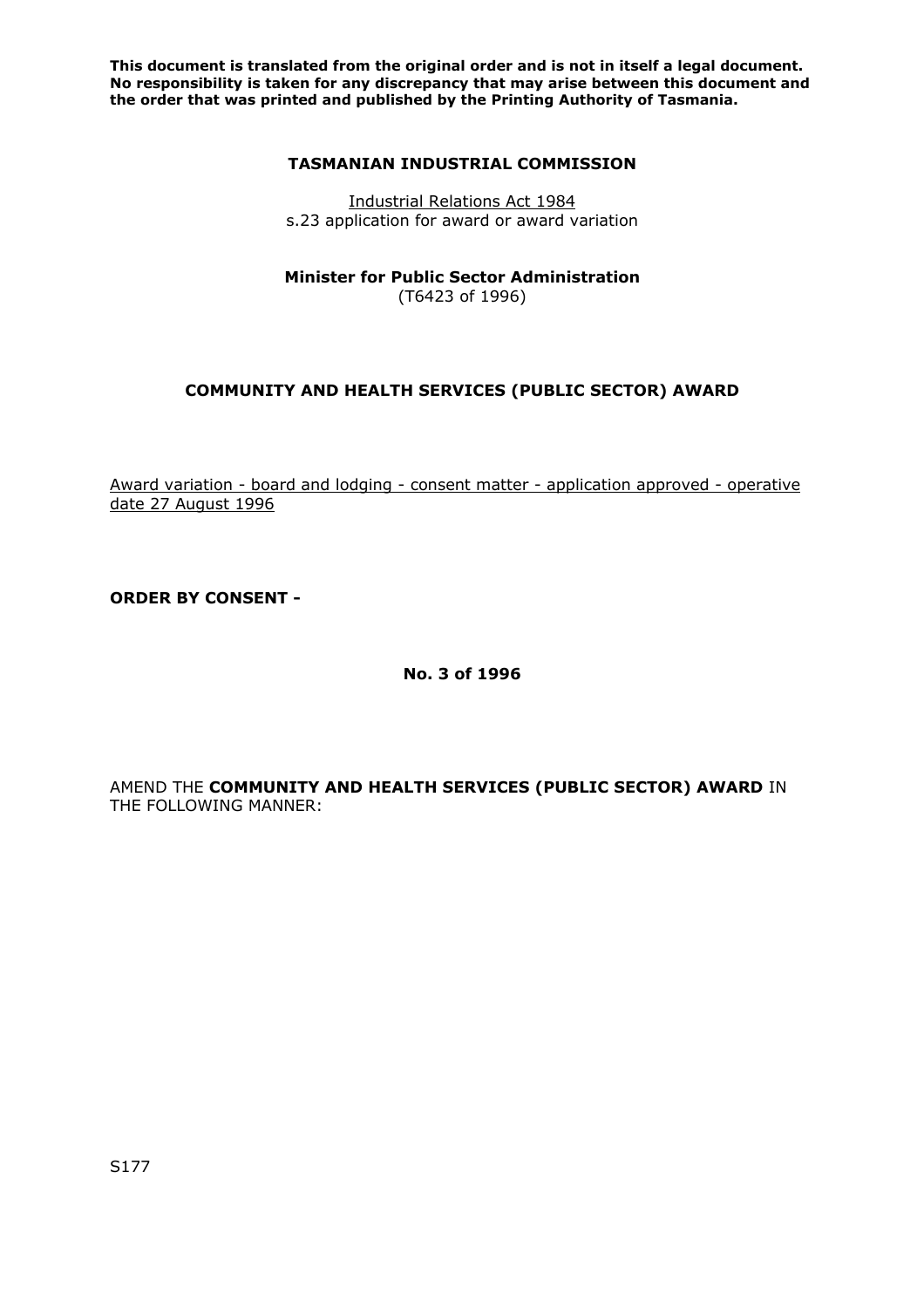**This document is translated from the original order and is not in itself a legal document. No responsibility is taken for any discrepancy that may arise between this document and the order that was printed and published by the Printing Authority of Tasmania.** 

## **By deleting Clause 14 - Board and Lodging, and inserting in lieu thereof the following:**

#### "**14. BOARD AND LODGING**

(a) An employee who is provided with board and/or lodging at a health service facility shall have deducted from that employee's salary the following amounts in respect of such board and lodging:

| (i)  | Where both board and lodging is provided per week | 100.60 |
|------|---------------------------------------------------|--------|
| (ii) | Where lodging but no board is provided per week   | 18.45  |

- (iii) Where board but no lodging is provided per week 82.15
- (b) The amount that may be deducted where meals only are provided shall be as follows:-

|                                      | Rate Per Meal |
|--------------------------------------|---------------|
| LUNCH/EVENING                        | \$            |
| 3 Course (Soup, Main and Sweet)      | 4.50          |
| 2 Course (Main, Soup or Sweet)       | 3.30          |
| Single Main - Hot or Cold            | 2.15          |
| Single Course other than Main Course | 1.20          |
| All breakfasts - full                | 4.50          |
| Continental breakfast                | 2.70          |

**PROVIDED** that the employer may include on the cafeteria menu meals at prices above those covered by the award.

#### **PROVIDED ALWAYS** -

- (i) a minimum charge of \$1.20 applies for each meal taken;
- (ii) in each case where a one, two or three course meal is ordered and charged for as above, no extra charge is to be levied for either beverages, toast, bread, butter or condiments."